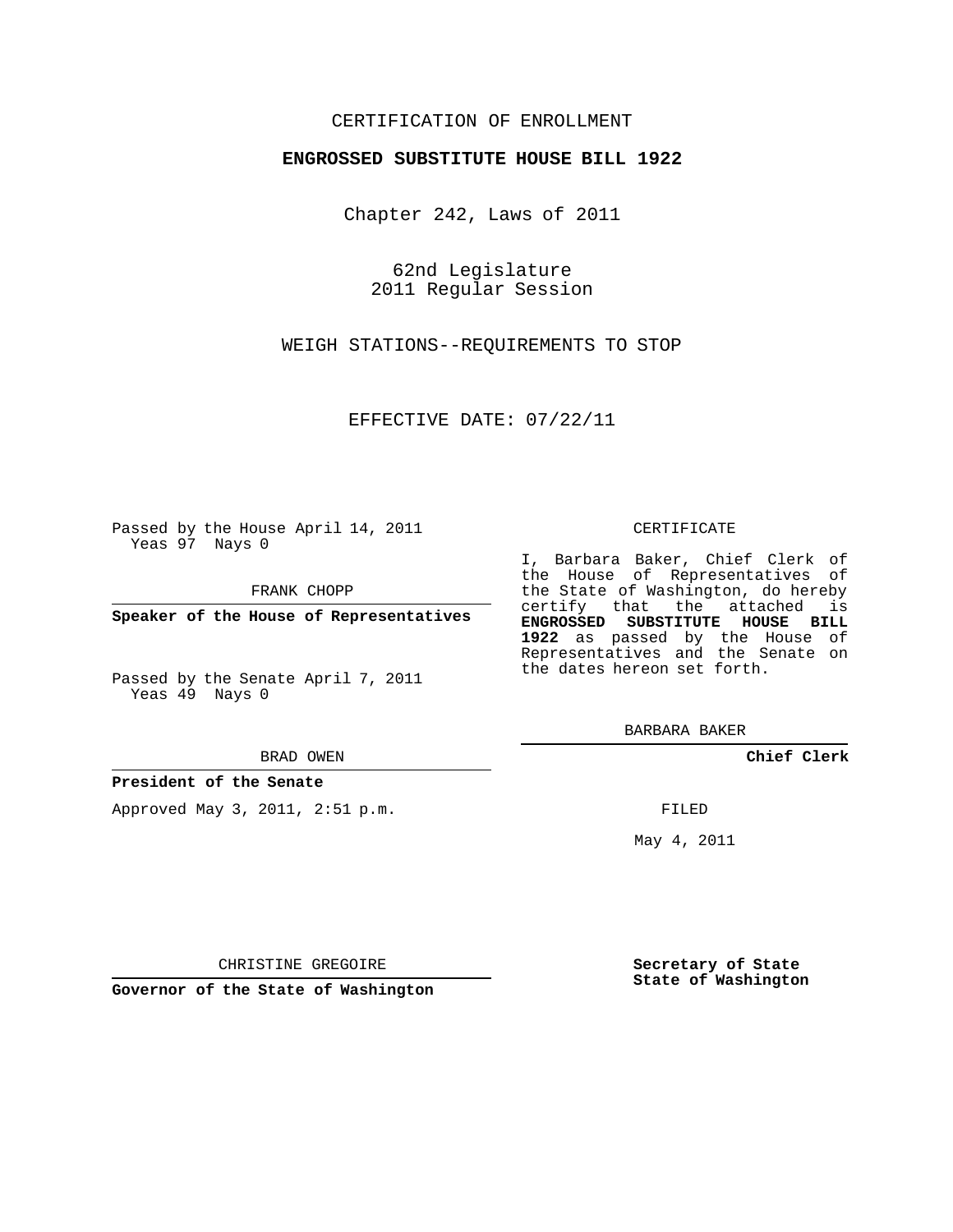# **ENGROSSED SUBSTITUTE HOUSE BILL 1922** \_\_\_\_\_\_\_\_\_\_\_\_\_\_\_\_\_\_\_\_\_\_\_\_\_\_\_\_\_\_\_\_\_\_\_\_\_\_\_\_\_\_\_\_\_

\_\_\_\_\_\_\_\_\_\_\_\_\_\_\_\_\_\_\_\_\_\_\_\_\_\_\_\_\_\_\_\_\_\_\_\_\_\_\_\_\_\_\_\_\_

AS AMENDED BY THE SENATE

Passed Legislature - 2011 Regular Session

**State of Washington 62nd Legislature 2011 Regular Session**

**By** House Transportation (originally sponsored by Representatives Shea, Taylor, and McCune)

READ FIRST TIME 02/25/11.

 AN ACT Relating to requiring certain vehicles to stop at a weigh station for inspection and weight measurement; adding a new section to chapter 46.44 RCW; and prescribing penalties.

BE IT ENACTED BY THE LEGISLATURE OF THE STATE OF WASHINGTON:

 NEW SECTION. **Sec. 1.** A new section is added to chapter 46.44 RCW to read as follows:

 (1) Upon entering the state, any vehicle or combination of vehicles with a gross vehicle weight rating of more than forty thousand pounds and transporting cattle must immediately stop at a port of entry, which is operated by the Washington state patrol.

 (2) The requirement of subsection (1) of this section does not apply to the operator of a vehicle in possession of a pasture permit or cattle consigned to a public auction or sales yard. Nothing in this subsection shall be construed to authorize a vehicle to bypass an open weigh station or port of entry.

 (3) Operation of any vehicle or combination of vehicles in violation of this section is prima facie evidence that the owner of the vehicle or combination of vehicles caused or permitted the vehicle or